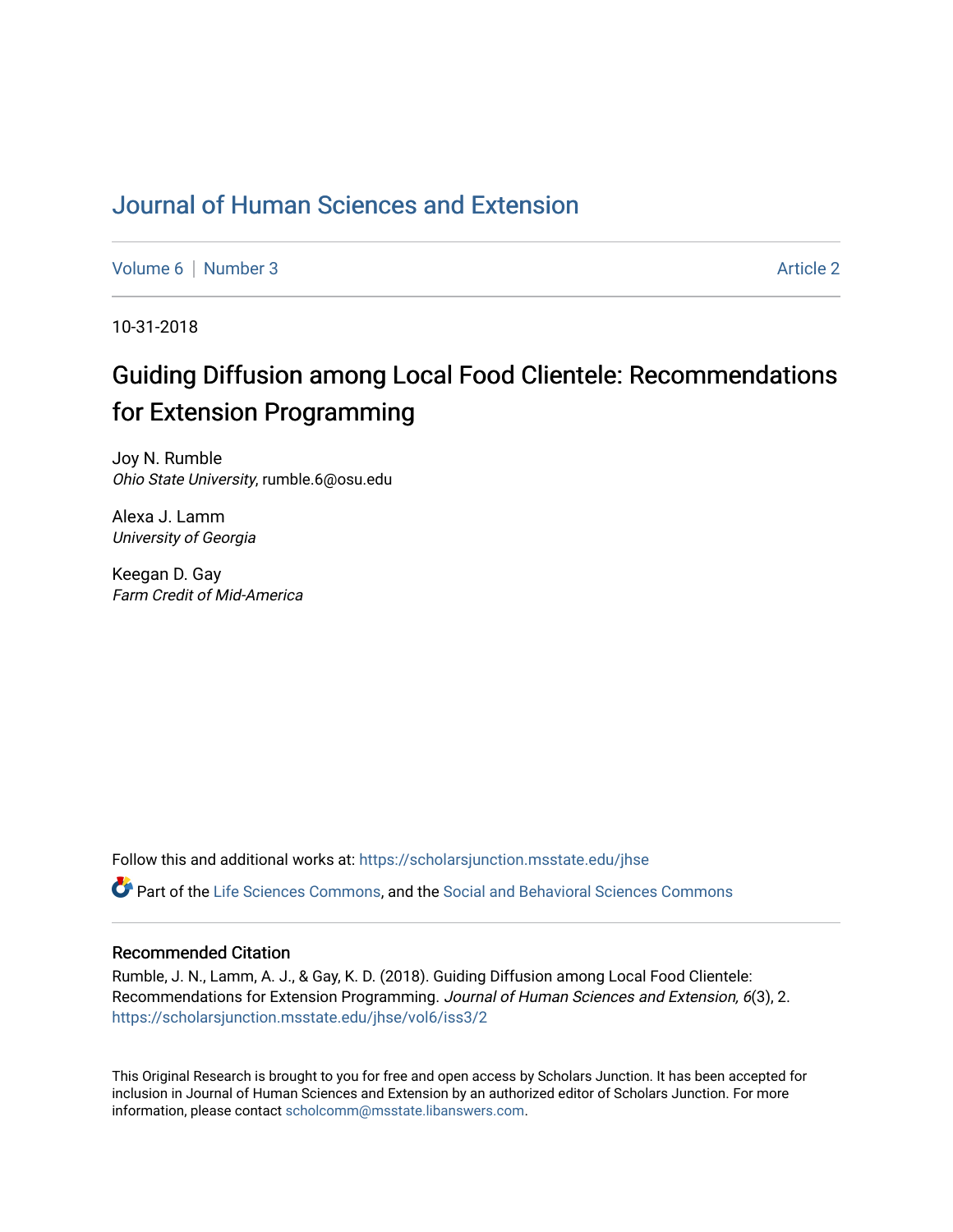# Guiding Diffusion among Local Food Clientele: Recommendations for Extension Programming

#### Acknowledgments

A version of this manuscript was previously presented at the American Association for Agricultural Education National Conference. Additionally, this study was funded by a Florida Department of Agriculture and Consumer Services Specialty Crop Block Grant and was supported by the mission of the UF/IFAS Center for Public Issues Education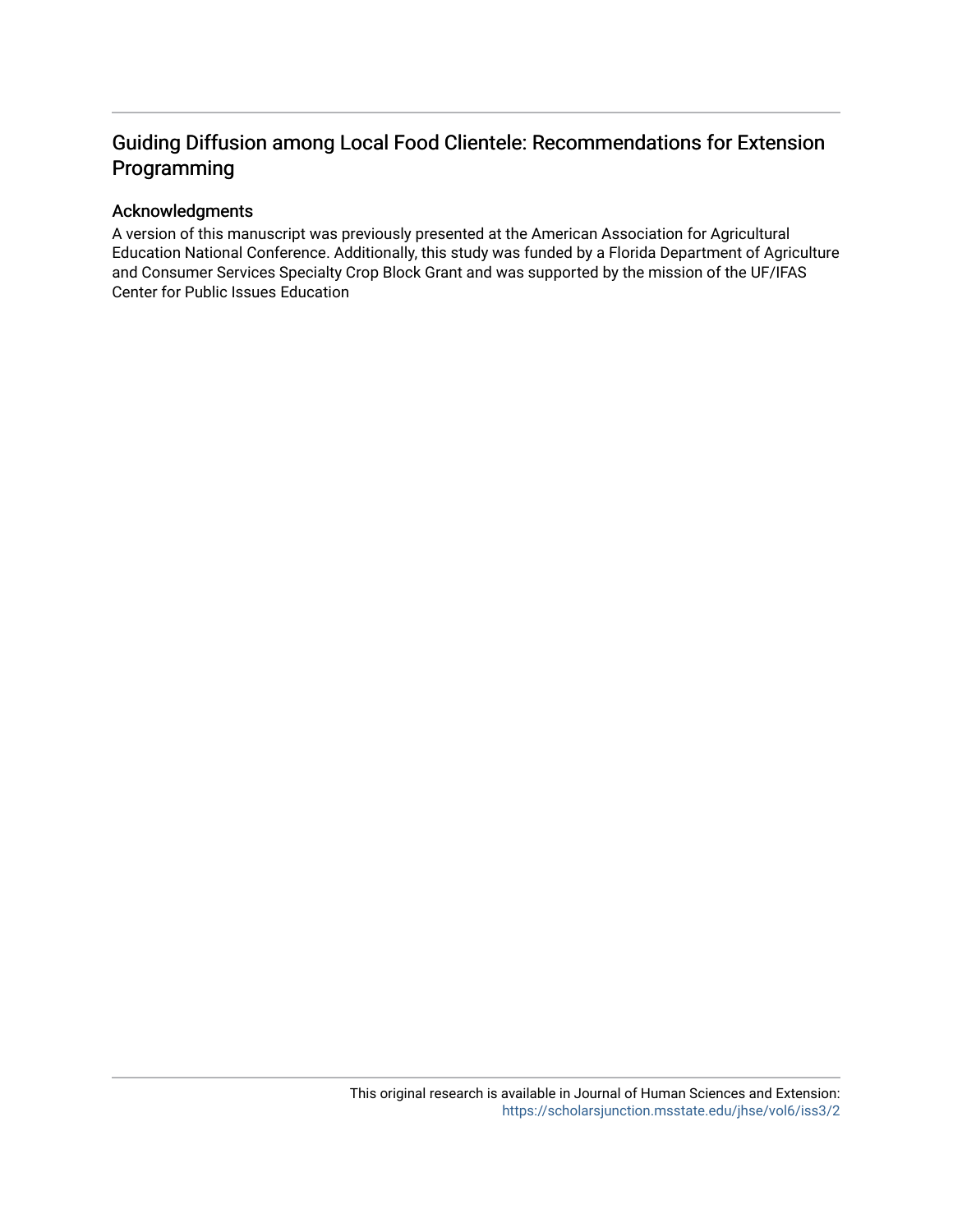# **Guiding Diffusion among Local Food Clientele: Recommendations for Extension Programming**

**Joy N. Rumble**

*The Ohio State University*

# **Alexa J. Lamm**

*University of Georgia*

## **Keegan D. Gay**

*Farm Credit of Mid-America*

*The demand for local food has risen dramatically over the last decade, and many states have created brands to promote products grown within that state. However, the effect of state brands on consumer perceptions remains unknown. Extension agents serve as change agents and a bridge between science and the public to purvey information for adoption decisions. Thus, this study sought to determine if differences existed between consumers' perceptions of food labeled local and food labeled Fresh from Florida to inform Extension programming. Florida residents (N = 530) were surveyed utilizing a between-subjects experimental design. Respondents were asked questions about their attitudes, trust and transparency, and information preferences toward food labeled Fresh from Florida or local food, depending on the experimental treatment they received. Results of this study indicated that consumers shared similar perceptions of local and Fresh from Florida food, except for the belief that Fresh from Florida comes from larger farms, Fresh from Florida labeling is more trustworthy, and there is a greater desire to see a definition of Fresh from Florida food. When Extension agents develop programming on economic viability, information on local food and state brands should be included to help producers market their products and increase revenues.* 

*Keywords:* Local food, Extension programming, state brands, consumer perceptions

# **Introduction**

Over the last decade, consumer concerns surrounding the origins of food and demand for locally grown food have climbed significantly (Conner, Colasanti, Ross, & Smalley, 2010; Zepeda & Li, 2006), influencing consumer food choices. Within Florida, local food has evolved into a multi-

Direct correspondence to Joy N. Rumble at rumble.6@osu.edu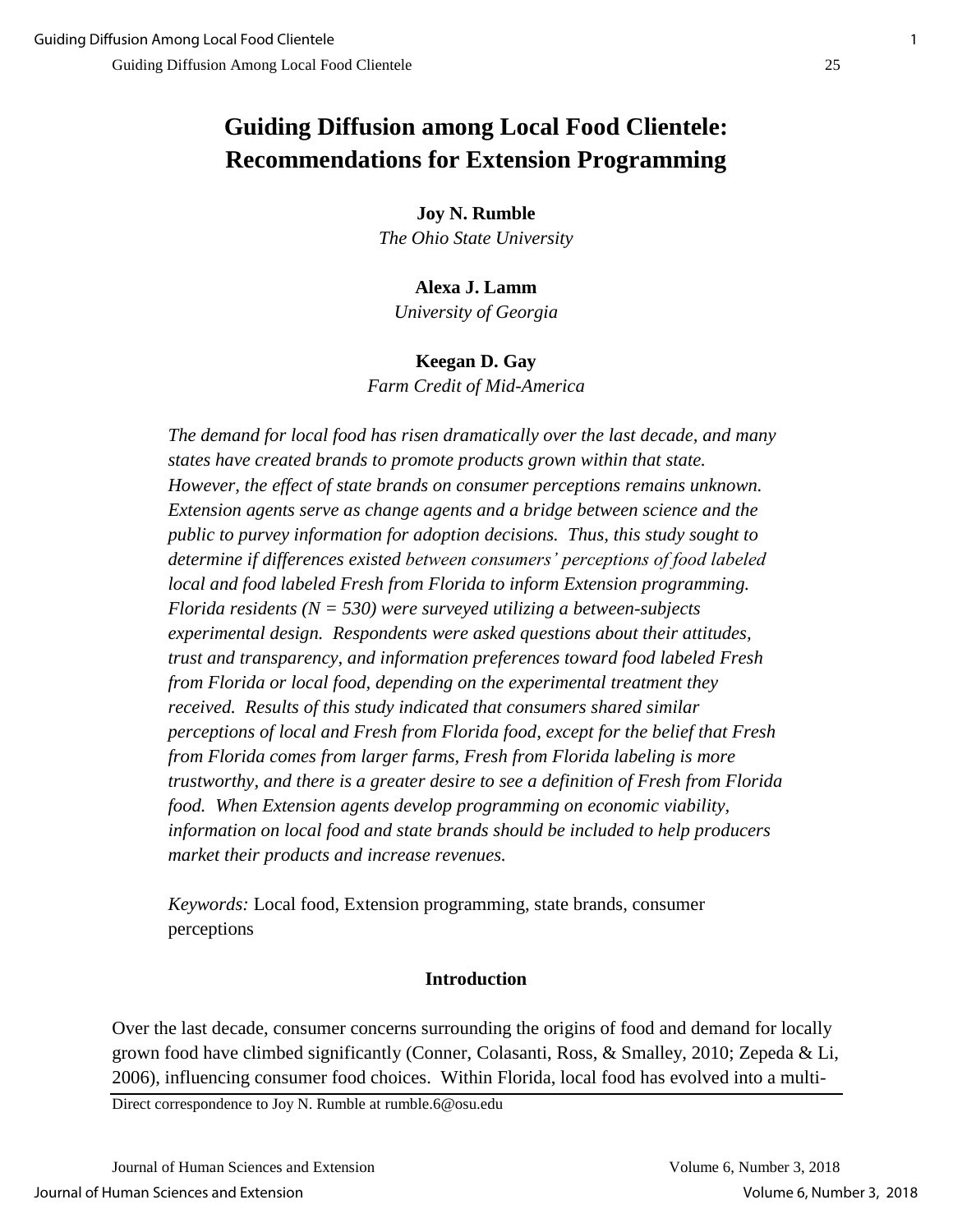billion dollar industry that is still growing (Hodges  $\&$  Stevens, 2013). As the industry continues to expand, producers will likely turn to Extension with questions involving important marketing decisions. Without proper information, Extension agents cannot serve stakeholders to their full

Despite the recent growth in popularity, the phrase "local food" lacks a consistent definition among industry (USDA ERS, 2017), and consumers have yet to solidify a single definition of "local food" (Harris, Burress, Mercer, Oslund, & Rose, 2000; Wilkins, Bowdish, & Sobal, 2002). When asked how they would define local food, consumers identified it as originating from as close as within their own county to as distant as a neighboring state (Harris et al., 2000). Wilkins et al. (2002) found that consumers' most popular definition of local food was food grown within one's county or state.

potential or fulfill their role as change agents (Elbert & Alston 2005; Rogers, 2003).

A great deal of research dedicated to determining consumer perception of local food has occurred throughout recent years. Goodwin (2012) found consumer reasoning for purchasing local food included many extrinsic values such as social motivations, the desire to support local businesses and economy, and environmental benefits. Local food has also been perceived to be more affordable and of higher quality than non-local food. Similar to previous studies, Nyob (2012) found that consumers attributed local food as being chemical free, fresher, and less expensive. Despite the affordability expressed by some consumers, research has shown that consumers associate cost as a barrier to purchasing local food (Nyob, 2012).

Identification of customer perceptions of local food comprises a major aspect of product marketing. Megicks, Memery, and Angell (2012) examined how various influences affected local food buying behavior. They identified four primary drivers for purchasing local food: inherent quality of the food itself, support of the community, convenience/ease of procurement, and the sustainability of principles associated with local purchases. In addition to drivers, barriers to purchasing local food were also identified. Purchasing inconvenience and product distracters were identified as barriers to purchasing local food (Megicks et al., 2012). Convenience was identified as both a driver and barrier to purchasing local food Given these findings, product availability, market location, and other convenience-related issues likely influence local purchases in either a positive or negative manner.

A study by Hodges and Stevens (2013) estimated that local food purchases in Florida totaled \$8.314 billion representing an average annual household expenditure on local food of \$1,114. Hodges and Stevens (2013) also reaffirmed earlier work that showed consumers considered attributes of freshness, food safety, and nutrition when purchasing local food. These same studies also revealed that availability and high price were barriers to the purchase of local food (Goodwin, 2012; Megicks et al., 2012; Nyob, 2012). Hodges and Stevens (2013) found consumers expressed doubt that food labeled as local was truly locally produced, and Gao,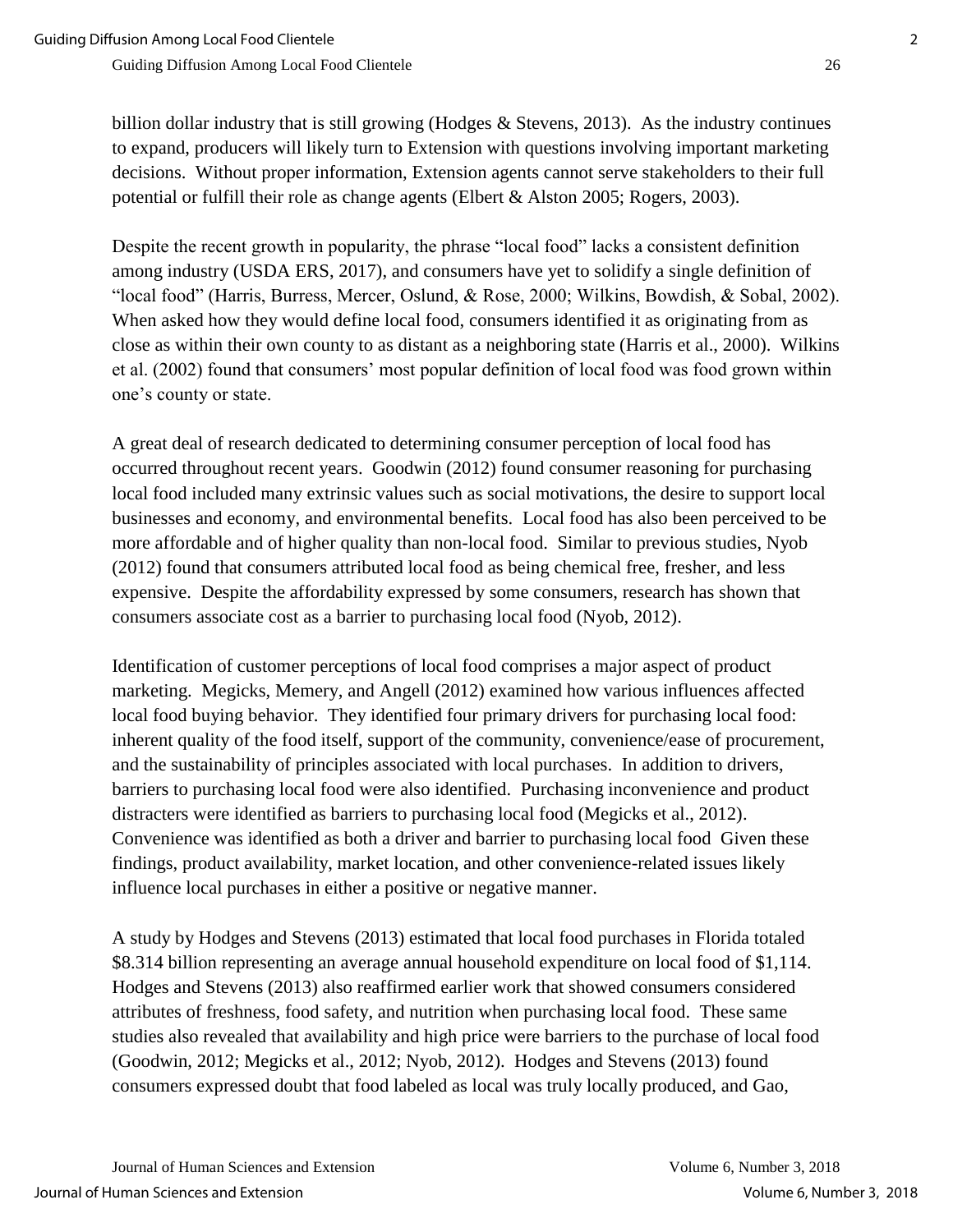Swisher, and Zhao (2012) found that doubt about the origin of food may affect willingness to pay and consumer perceptions of the product.

One could argue that the local food movement originated in the Farmer-to-Consumer Direct Marketing Act of 1976 and received subsequent support under the Reagan administration when many federal programs to connect farmers with consumers were given over to the states (Nganje, Hughner, & Lee, 2011). At that time, in an effort to promote and identify state-grown agricultural products, the first state brands were created (Halloran & Martin, 1989). The state of Wisconsin adopted the first state brand in 1983, followed by New Jersey with Jersey Fresh in 1984. Other brands quickly followed, and today, state brands help consumers identify and define local agricultural products as well as provide assurance to qualities that are commonly associated with local produce (Nganje et al., 2011).

The Florida Agricultural Promotional Campaign began the Fresh from Florida program in 1990. The hallmark of the program is the Fresh from Florida logo, which is displayed on packaging and signage for state-grown agricultural products and is only usable by members of the program. Producers have the opportunity not only to make use of the Fresh from Florida logo but also to tie-in to supermarket promotions featuring Florida products. To qualify to use Fresh from Florida, producers must pay a \$50 annual fee (Florida Department of Agriculture and Consumer Services, 2013).

In an examination of local food and public awareness of Fresh from Florida, Nyob (2012) found that only 41% of the participants representing the Florida residents were aware of the Fresh from Florida logo. Although the awareness of Florida's state brand was found to be low, consumers may be willing to pay more for state-branded food. In a study conducted in Arizona, consumers reported they were willing to pay an \$0.18 per pound premium for spinach and a \$0.10 per pound premium for carrots that were labeled as "Arizona Grown" when compared to those labeled "locally grown" (Nganje et al., 2011). In addition, consumers were also willing to pay higher prices for local produce labeled "Arizona Grown" when compared to produce labeled "USDA-certified" (Nganje et al., 2011).

Consumer willingness to pay for state-branded and local food could have a major impact on both the effort to create a sustainable agricultural environment as well as to improve farmers' longterm viability. However, to achieve these benefits, it is important for Extension educators to be active in the promotion of such practices. Extension educators have the unique ability to affect change in the community by problem-solving and making information from universities available to everyone through education (Harder, Israel, & Lamm, 2011; Rasmussen, 1989). Although Extension has prided itself in the ability to provide information, the changes in social, environmental, and economic conditions have created barriers to achieving this goal (Ladewig & Rohs, 2000; Scheer, Cochran, Harder, & Place, 2011). The ability of Extension to be successful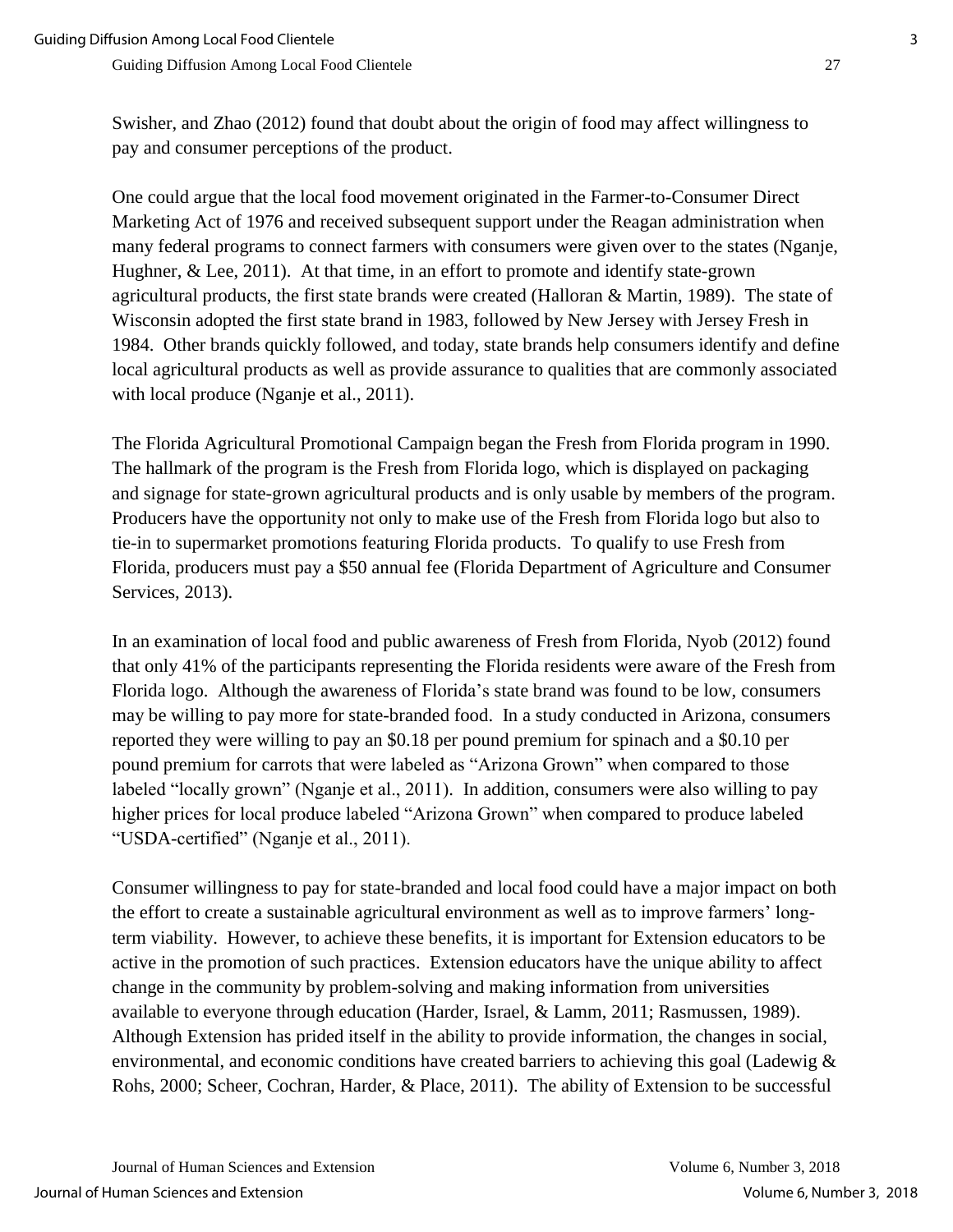in this environment depends on the ability of agents to interface with stakeholders and provide services that coincide with stakeholder interests and knowledge (Harder, Lamm, & Strong, 2009; Harder, Mashburn, & Benge, 2009), such as their ability to sell products locally.

Knowledge of consumer perceptions of Fresh from Florida and local food is important for Extension educators to be able to promote sustainable agriculture practices through the adoption of Fresh from Florida and local food. For Extension agents to advise clientele about the innovations of local and Fresh from Florida food, this study sought to compare consumer attitudes, trust, and information preferences for local and state-branded food to further inform Extension program development around the issue. Findings from this study can be utilized to guide the efforts of Extension educators when assisting producers and agribusiness professionals in decisions concerning the adoption of local or state-branded food to ensure future sustainability of agriculture.

## **Theoretical Framework**

While local food can play a significant part in ensuring the practice of sustainable agriculture, it cannot function properly unless adopted by the community. Therefore, the theoretical framework for this study was the Theory of Diffusion (Rogers, 2003), which states that to facilitate the adoption of a practice, a change agent must have proper knowledge of the innovation. Rogers (2003) identified five characteristics of innovations that help to influence a person's willingness to adopt or reject an innovation. These characteristics are relative advantage, compatibility, complexity, trialability, and observability (Rogers, 2003). Relative advantage discusses how much better an innovation is than what is already available to the individual. Compatibility is the ability of an innovation to be assimilated into the individual's pre-existing work. Complexity is how difficult an innovation is to understand or utilize. Trialability is a characteristic that defines how able users are to test the innovation before deciding on adoption. Finally, observability is how able individuals are to observe the results of an innovation. Rogers (2003) suggested that innovations strong in at least some of these characteristics are more likely to be adopted than those that are not.

King and Rollins (1995) examined the motivations to the diffusion and adoption or nonadoption of pre-sidedress nitrogen testing. Farmers in this study tended to assess the innovation primarily on an economic relative advantage basis. King and Rollins (1995) also identified technical efficiency as a barrier to adoption suggesting compatibility, or lack thereof, may play a major role in the potential diffusion of innovation. Another factor in the adoption of pre-sidedress nitrogen testing was the knowledge of Extension educators and their presentation of the innovation. King and Rollins (1995) noted that when Extension professionals failed to present the relative economic advantages of pre-sidedress nitrogen testing in a manner that was both interesting and accessible to farmers, there was a lower rate of adoption.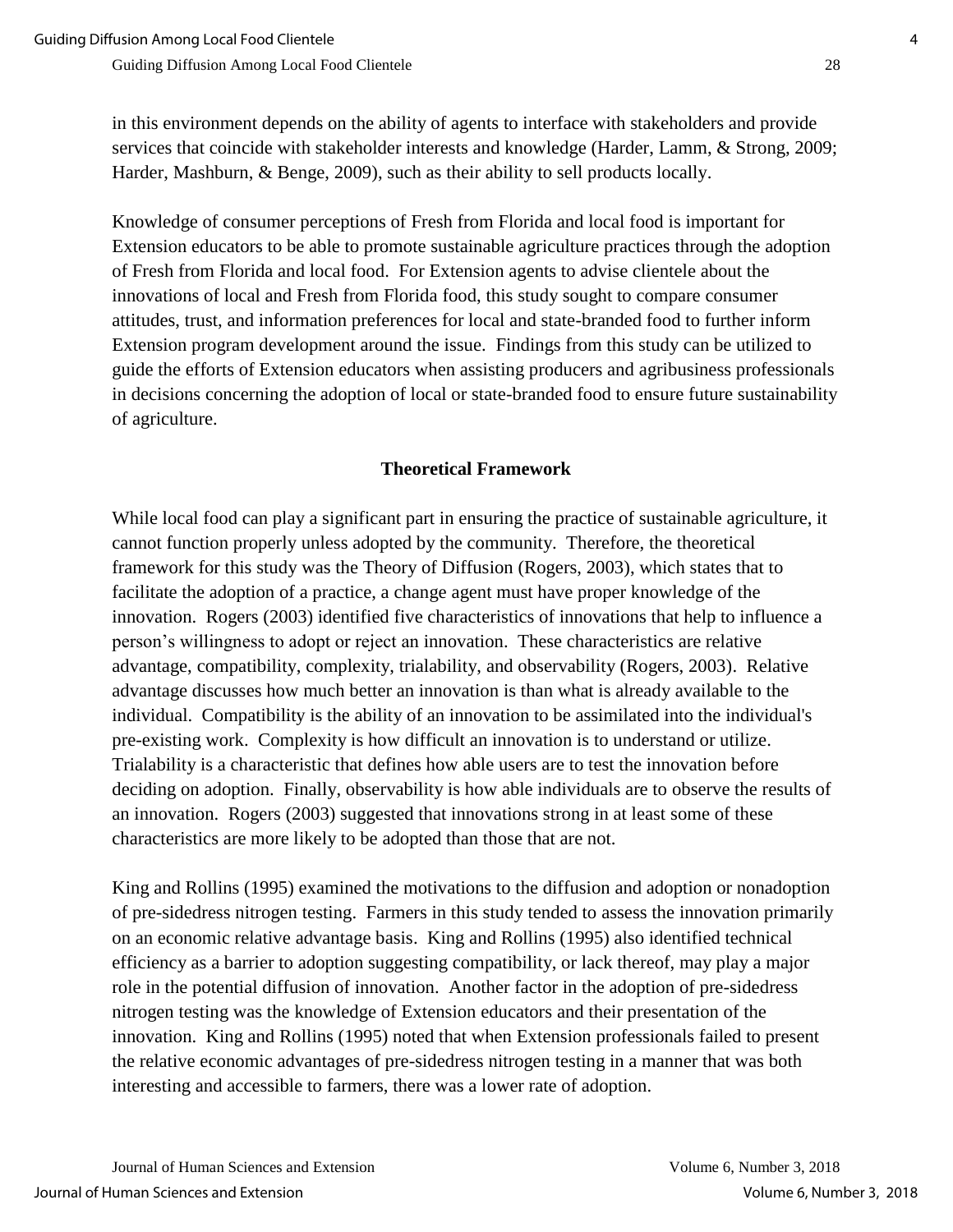Adrian, Northwood, and Mask (2005) conducted a similar study to examine producer perceptions and utilization of precision agriculture. The study found producers who expected to generate a profit by adopting a precision agriculture practice were more likely to adopt the innovation – demonstrating that relative advantage was a strong indicator of adoption. Cannarella and Piccioni (2010) examined how risk played a factor in the diffusion of organic agriculture practices among farmers. The study found that farmers were very risk averse when adopting innovations. However, by watching the success or failure of other farmers in adopting organic practices and perceiving a relative advantage, producers may be more willing to adopt (Cannarella & Piccioni, 2010).

Rogers (2003) described the role of Extension in the diffusion process as acting as a bridge between the scientific and practical worlds. Effectively fulfilling this role requires Extension educator awareness of, and ability to convey, the relative advantages and other information concerning an innovation to stakeholders (Rogers, 2003). A 2009 study of the barriers experienced by Extension agents pinpointed limited access to resources as an obstacle to fulfilling the role of change agent (Brain, Irani, Hodges, & Fuhrman, 2009). This study concluded that improved access to and training on utilization of available resources would benefit Extension agents in fulfilling this role (Brain et al., 2009). In 2005, Elbert and Alston conducted a study of the role of Extension in aiding stakeholders in the adoption of digital resources. The study found that continuing education of Extension faculty aimed at furthering their knowledge and promoting their ability to serve as change agents should be provided. In the case of local food, Extension should be capable of advising producers about decisions to adopt local food or state branded food. Additionally, being equipped with this information will allow Extension educators to educate consumers regarding locally available food.

#### **Purpose and Objectives**

The purpose of this study was to identify differences in consumer perceptions of food branded local versus Fresh from Florida. The findings of this research can be used to assist Extension educators in providing research-based information that will help their clientele in becoming successful when choosing to adopt a marketing strategy. The objectives of this research were to

- 1) Determine consumer attitudes toward food labeled local food and food labeled Fresh from Florida.
- 2) Determine the level of trust and transparency consumers have toward food labeled local food and food labeled Fresh from Florida.
- 3) Determine consumers' information preferences for food labeled local food and food labeled Fresh from Florida.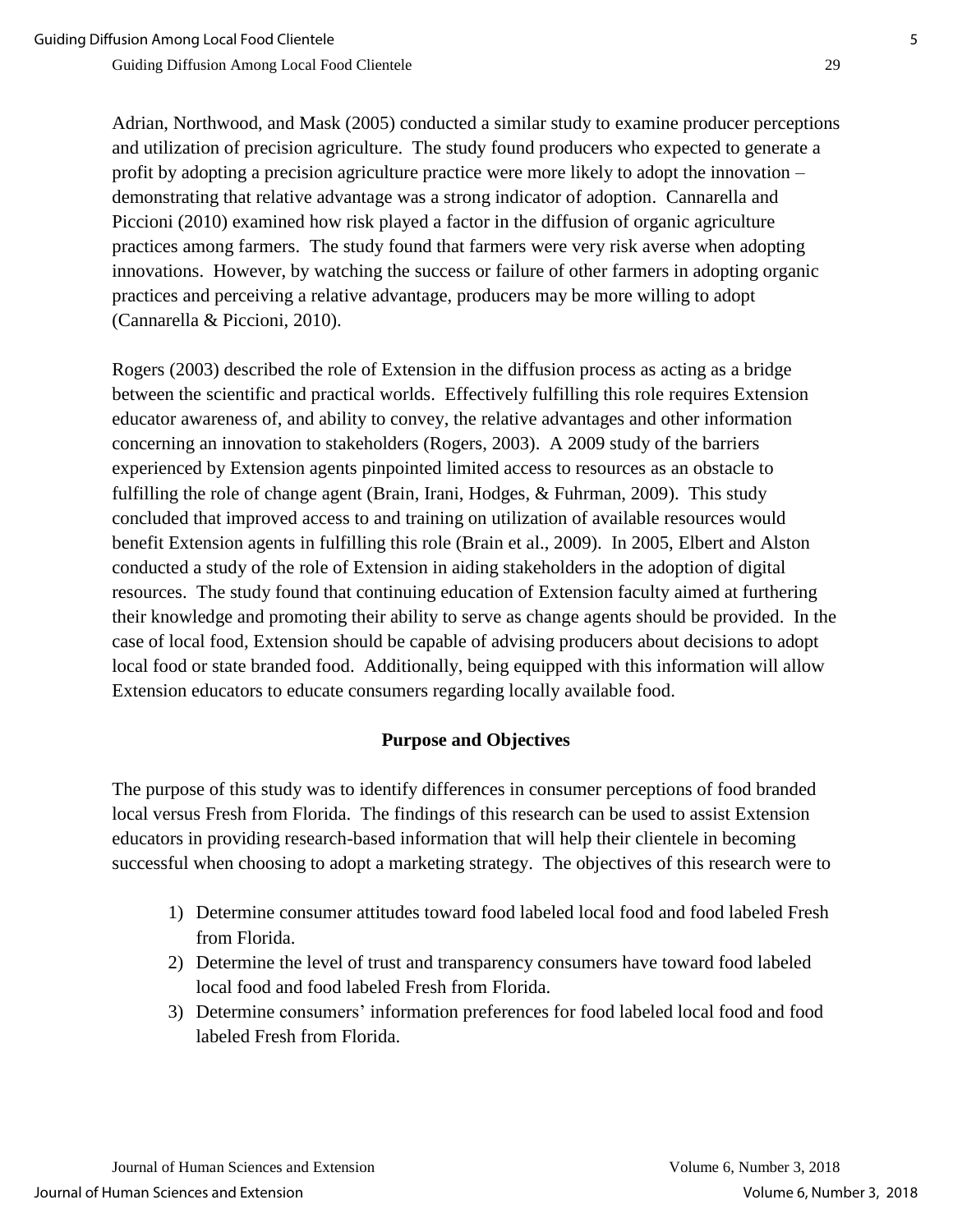#### **Methods**

An online survey was used to fulfill the purpose and objectives of this study. Due to the comparison of food labeled local food and food labeled Fresh from Florida, Florida residents 18 and older were the population of interest. The survey included a between-subjects experimental design comparing consumer perception of two treatments, food labeled local food and food labeled Fresh from Florida. Each respondent was exposed to only one experimental treatment (Keppel & Wickens, 2004). For this study, local food was defined as food coming from within Florida.

Respondents were asked questions about their attitudes, trust and transparency, and information preferences toward either food labeled local food or food labeled Fresh from Florida, depending on the experimental treatment they received. Previous qualitative research on consumer perceptions of local food (Goodwin, 2012) informed the survey instrument. Additionally, the attitude measure was adapted from the association categories identified by Roininen, Arvola, and Lähteenmäki (2006). Respondents' attitude was measured utilizing a 15-item, five-point bipolar semantic differential scale. Some of the adjective pairs included not fresh/fresh, unsafe/safe, and unavailable/available. A complete list of the adjective pairs can be found in Table 2. Positive adjectives were coded as 5, and negative adjectives were coded as 1.

Information preferences were measured using an 11-item, Likert-type scale with response options of 1 = *Strongly Disagree*, 2 = *Disagree*, 3 = *Neither Disagree nor Agree*, 4 = *Agree*, 5 = *Strongly Agree*. This same Likert-type scale ranging from *Strongly Disagree to Strongly Agree* was also used for six-items measuring respondents' trust toward and perceived transparency of food labeled local food or food labeled Fresh from Florida. Last, respondents were asked to answer general demographic questions, including age, sex, education, income, race, and area of residence.

To ensure face and content validity, a panel of experts reviewed the survey instrument before data collection. The panel of experts included the Director of the UF/IFAS Center for Public Issues Education, an assistant professor specializing in agricultural extension, the Executive Director of a state commodity organization, and two graduate students who had been studying local food.

A public opinion survey research company utilized nonprobability sampling to recruit respondents for this study. Nonprobability sampling is a common sampling method for public opinion research (Baker et al., 2013). Although nonprobability samples can have limitations in external validity, previous literature has shown that data from nonprobability samples is comparable and in some cases superior to probability samples when conducted with measures to decrease the threats to validity (Abate, 1998; Twyman, 2008; Vavreck & Rivers, 2008).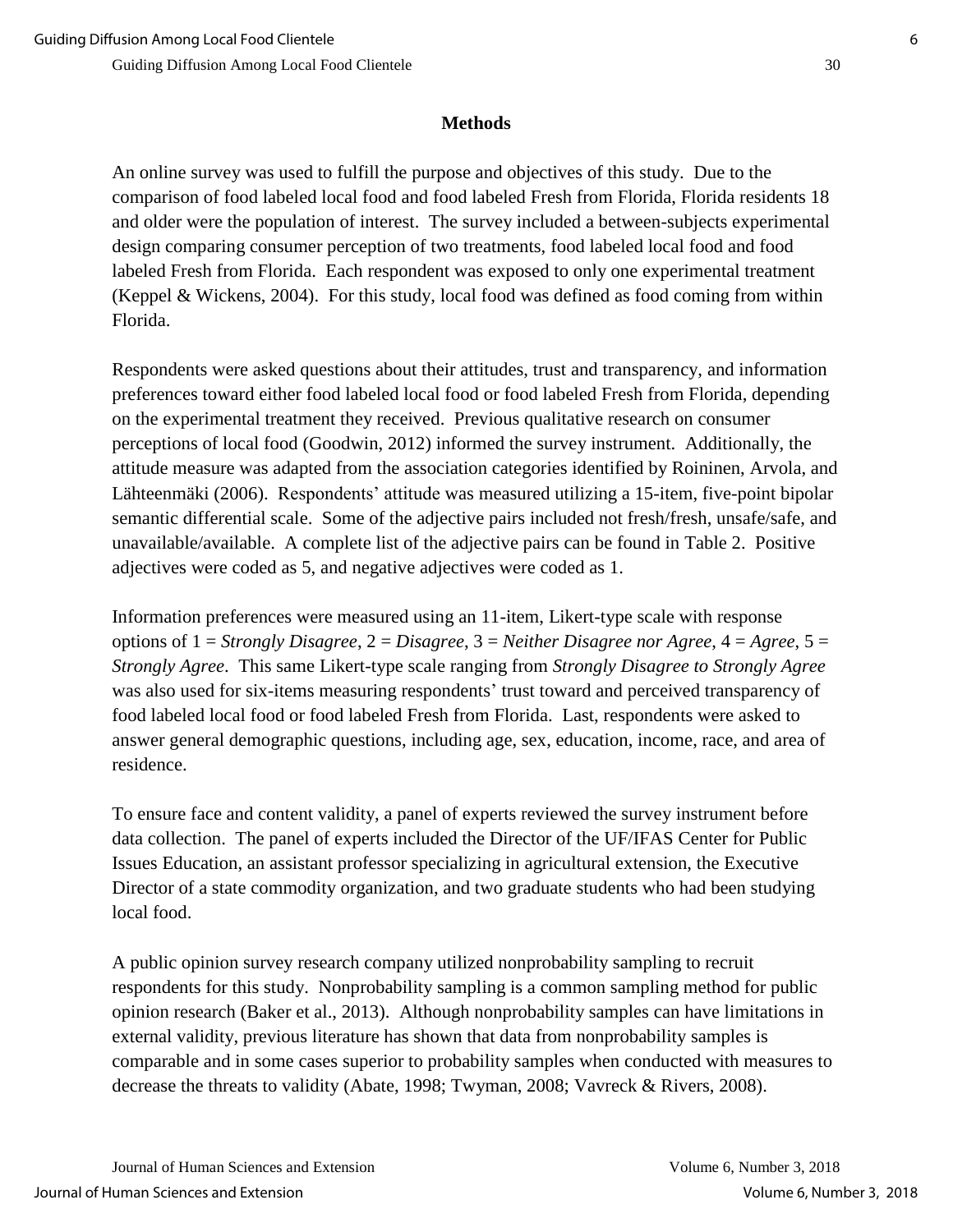Quota sampling was used to increase the representativeness of this sample, matching respondents to the 2010 U.S. Census data for sex, race/ethnicity, and age. Quota sampling has been shown to reduce bias associated with nonprobability sampling (Baker et al., 2013).

A sample of 725 individuals was obtained, with 530 (73.1%) respondents providing complete and usable responses. Respondent demographics were compared to the target population to check for nonresponse bias. No significant differences were found between the sample and population, indicating that respondents were representative of the target population. The local food treatment included 275 respondents, and the Fresh from Florida treatment included 255 respondents. The demographic characteristics of the participants are presented in Table 1. Respondents were nearly equally split between males and females. The majority of respondents were white, and just under half were between the ages of 30 and 49.

| Twee 1. Benegraphies of Icespondences |     |               |
|---------------------------------------|-----|---------------|
| Characteristic                        | n   | $\frac{0}{0}$ |
| <i>Sex</i>                            |     |               |
| Female                                | 270 | 50.9          |
| Male                                  | 260 | 49.1          |
| Race                                  |     |               |
| African American                      | 72  | 13.6          |
| Asian                                 | 18  | 3.4           |
| Caucasian (Non-Hispanic)              | 408 | 77.0          |
| Native American                       | 5   | 0.9           |
| Other                                 | 27  | 5.1           |
| <b>Hispanic Ethnicity</b>             | 81  | 15.3          |
| Age                                   |     |               |
| 20-29                                 | 90  | 17.0          |
| 30-39                                 | 114 | 21.5          |
| 40-49                                 | 135 | 25.5          |
| 50-59                                 | 95  | 17.9          |
| $60+$                                 | 96  | 18.1          |

*Table 1. Demographics of Respondents*

The data were analyzed for descriptive statistics using SPSS ® 21.0. Independent *t*-tests were used to compare the attitudes, trust and transparency, and information preferences of those who received the local food treatment versus those who received the Fresh from Florida treatment.

#### **Results**

#### **Consumer Attitudes**

Respondents were asked to rank their attitudes toward food labeled local or food labeled Fresh from Florida on a bipolar semantic differential scale (Table 2). Eleven or more of the attitude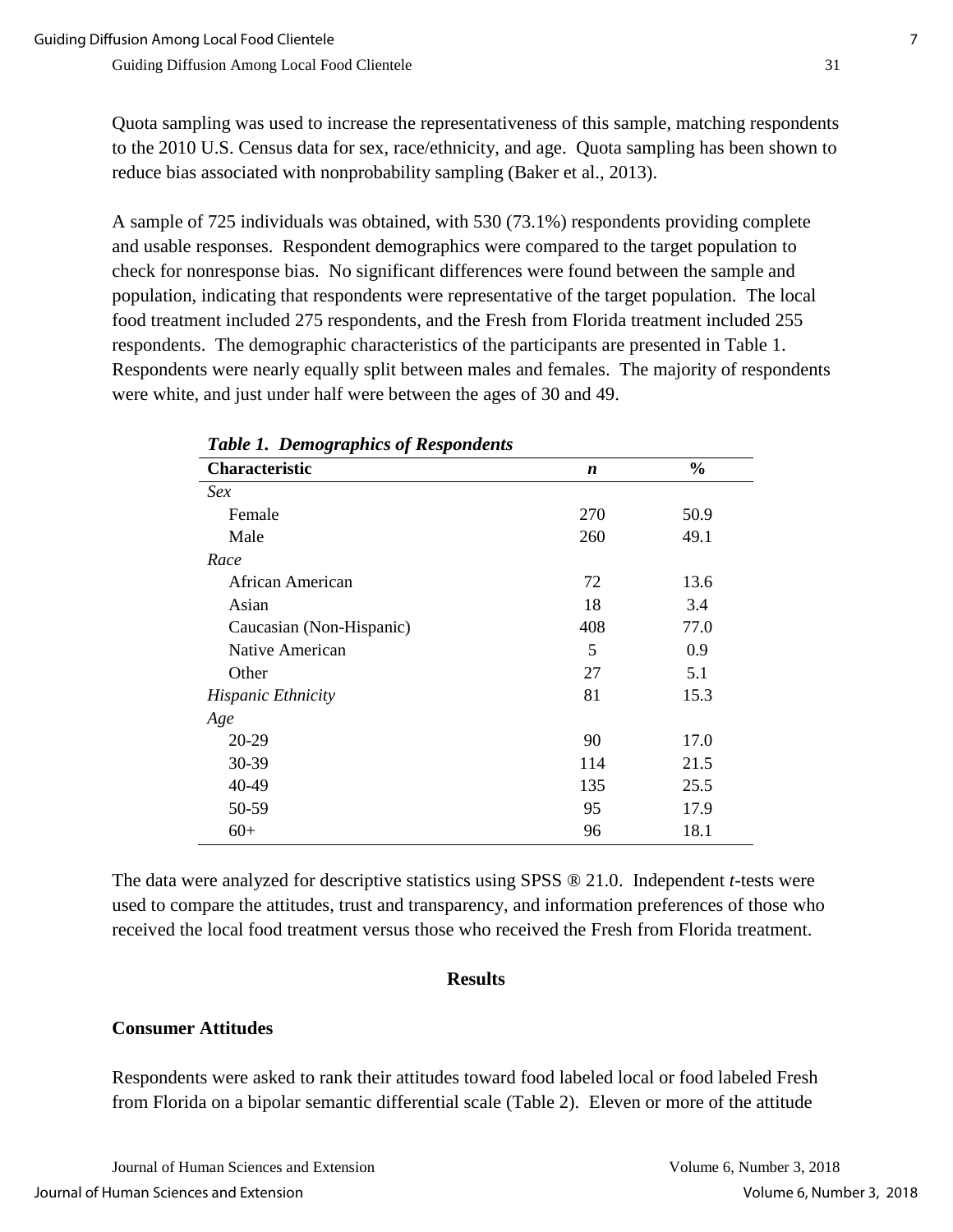treatments had a mean above 3.50 for both treatments. Mean differences between treatments were significant for one attitude measure, "comes from small farms: comes from large farms" (*p* < 0.01) indicating the perception that food labeled Fresh from Florida come from larger farms. Yet, despite the significance of this measure, the means were within .26 of each other.

|                                             | <b>Fresh from</b> |            |              |                   |
|---------------------------------------------|-------------------|------------|--------------|-------------------|
|                                             | Florida           | Local      |              | <b>Mean</b>       |
| <b>Attitude</b>                             | M(SD)             | M(SD)      | $\mathbf{f}$ | <b>Difference</b> |
| High transport costs: Low transport costs   | 3.72(1.13)        | 3.53(1.17) | $-1.811$     | 0.19              |
| Available: Unavailable 1                    | 4.19(1.01)        | 4.02(1.01) | $-1.857$     | 0.17              |
| Nutritious: Not Nutritious <sup>1</sup>     | 4.17(0.97)        | 4.03(1.01) | $-1.627$     | 0.14              |
| Natural: Un-Natural 1                       | 4.06(0.96)        | 3.93(0.99) | $-1.473$     | 0.13              |
| Not trustworthy: Trustworthy                | 4.11(0.90)        | 3.99(0.90) | $-1.544$     | 0.12              |
| Pesticide Free: Has Pesticides <sup>1</sup> | 3.13(1.01)        | 3.03(1.01) | $-1.154$     | 0.10              |
| High Quality: Low Quality $1$               | 3.98(0.90)        | 3.88(0.97) | $-1.155$     | 0.10              |
| Un-Safe: Safe                               | 4.17(0.90)        | 4.07(0.93) | $-1.306$     | 0.10              |
| Fresh: Not Fresh <sup>1</sup>               | 4.37(0.80)        | 4.28(0.91) | $-1.167$     | 0.09              |
| Clean: $Dirty1$                             | 4.08(0.90)        | 4.00(0.94) | $-1.032$     | 0.08              |
| Inconvenient: Convenient                    | 3.93(0.98)        | 3.86(1.11) | $-0.712$     | 0.07              |
| Wholesome: Not Wholesome <sup>1</sup>       | 4.26(0.84)        | 4.24(0.92) | $-0.269$     | 0.02              |
| Cheap: Expensive $1$                        | 2.98(0.85)        | 3.02(1.00) | 0.569        | $-0.04$           |
| Not Organic: Organic                        | 2.81(1.02)        | 2.90(1.14) | 0.881        | $-0.09$           |
| Comes from small farms: Comes from large    | 3.27(1.07)        | 3.53(1.02) | 2.803        | $-0.26$ **        |
| farms $1$                                   |                   |            |              |                   |

*Table 2. Attitudes of Respondents Toward Food Labeled Local or Fresh from Florida*

*Note:* Responses based on semantic differential scale from 1 = *Not Wholesome* to 5 = *Wholesome*. <sup>1</sup>Reverse-coded item. \*\*  $p < 0.01$ 

#### **Level of Trust and Transparency**

Respondents identified their level of agreement with six statements on a Likert-type scale regarding their trust and transparency toward food labeled local and Fresh from Florida (Table 3). For example, a statement from this scale was, "I trust the production practices of farmers who produce local food" and "I trust the production practices of farmers who produce food labeled Fresh from Florida." Mean differences between treatment groups were nonsignificant, except for trust in the labeling of food products ( $p < 0.05$ ). Respondents indicated a higher level of trust in food labeled Fresh from Florida than in food labeled as local.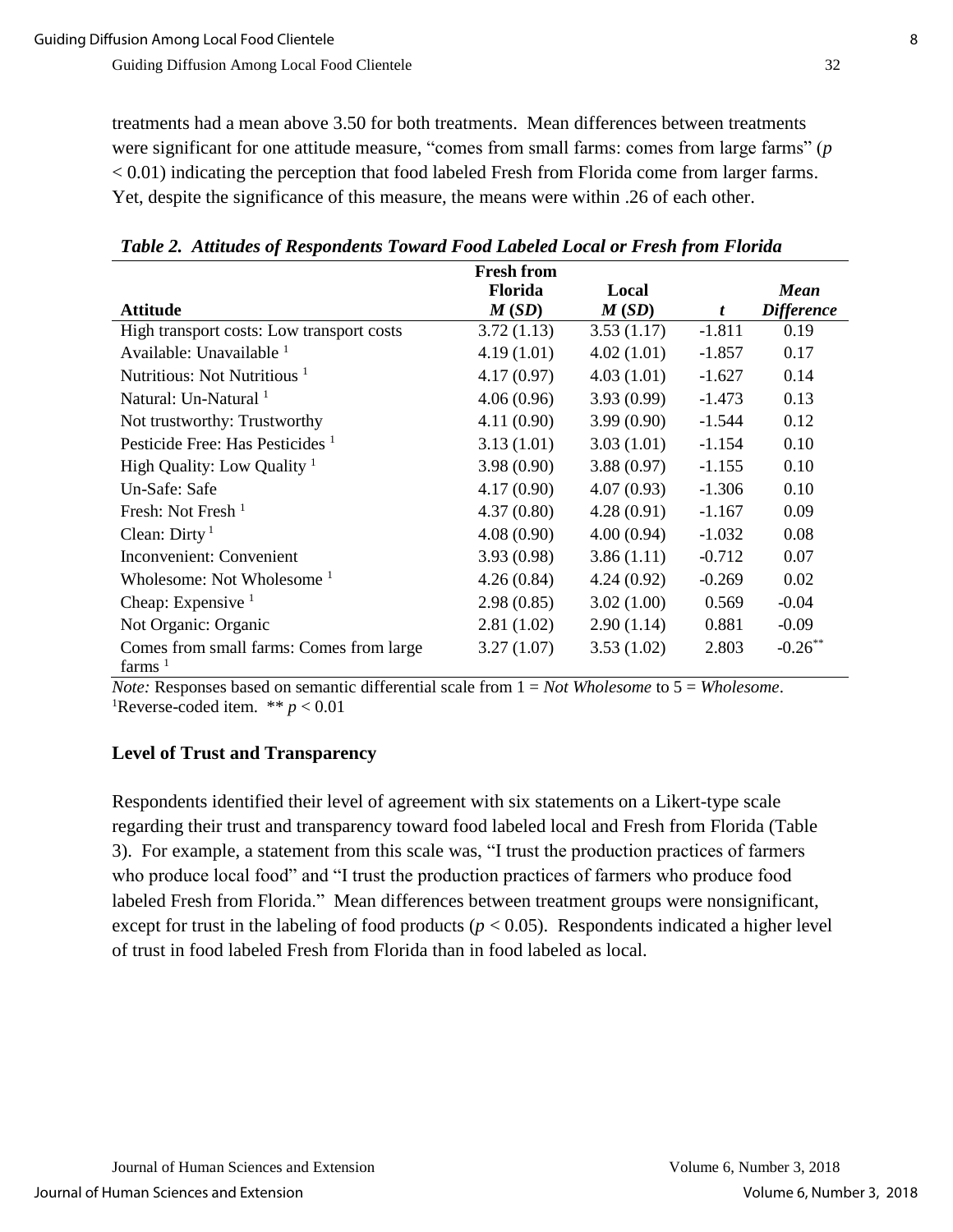|                                                            | <b>Fresh from</b>       |                |          |                                  |
|------------------------------------------------------------|-------------------------|----------------|----------|----------------------------------|
| Category                                                   | <b>Florida</b><br>M(SD) | Local<br>M(SD) |          | <b>Mean</b><br><b>Difference</b> |
| I trust the labeling of food products*                     | 3.72(0.85)              | 3.55(0.84)     | $-2.284$ | $0.17*$                          |
| Farmers are transparent about practices                    | 3.30(0.84)              | 3.26(0.79)     | $-0.656$ | 0.04                             |
| I trust the production practices of farmers                | 3.63(0.87)              | 3.66(0.82)     | 0.414    | $-0.03$                          |
| I trust the safety of food bought directly<br>from farmers | 3.73(0.82)              | 3.75(0.83)     | 0.263    | $-0.02$                          |
| I trust farmers                                            | 3.74(0.87)              | 3.76(0.80)     | 0.246    | $-0.02$                          |
| I trust the safety of food bought from<br>grocery stores   | 3.70(0.88)              | 3.71(0.86)     | 0.132    | $-0.01$                          |

*Table 3. Respondent Levels of Trust and Perceived Transparency of Food Labeled Local and Fresh from Florida*

*Note:* Responses based on Likert-type scale of 1 = *Strongly Disagree*, 2 = *Disagree*, 3 = *Neither Disagree nor Agree,*  $4 = \text{Agree}, 5 = \text{Strongly Agree}.$   $* p < 0.05$ 

#### **Determine Consumers' Information Preferences**

Respondents identified their level of agreement with ten statements on a Likert-type scale regarding their interest in obtaining information about food labeled local food and food labeled Fresh from Florida (Table 4). For example, a statement was, "When I see information about local food I want to see facts and figures" and "When I see information about food labeled Fresh from Florida I want to see facts and figures." Mean differences between treatment groups were not significant, except for the desire to receive definitions of local or Fresh from Florida food (*p* < 0.01). Respondents had a greater desire for a definition of Fresh from Florida food than local food.

| $\cdot$                          |                   |            |          |                   |
|----------------------------------|-------------------|------------|----------|-------------------|
|                                  | <b>Fresh from</b> |            |          |                   |
|                                  | <b>Florida</b>    | Local      |          | <b>Mean</b>       |
| <b>Type of Information</b>       | M(SD)             | M(SD)      | t        | <b>Difference</b> |
| Definitions                      | 3.89(0.96)        | 3.67(1.03) | $-2.491$ | $0.22**$          |
| Facts and figures                | 3.74(0.97)        | 3.65(0.99) | $-0.983$ | 0.09              |
| Production methods               | 3.85(1.01)        | 3.76(1.04) | $-1.003$ | 0.09              |
| Safety                           | 3.86(1.01)        | 3.82(1.06) | 0.384    | 0.04              |
| Effect on me                     | 3.57(1.12)        | 3.59(1.08) | 0.211    | $-0.02$           |
| Effect on my family              | 3.50(1.13)        | 3.54(1.07) | 0.417    | $-0.04$           |
| Effect on the community          | 3.52(1.10)        | 3.59(1.04) | 0.794    | $-0.07$           |
| Effect on the environment        | 3.44(1.12)        | 3.53(1.07) | 0.967    | $-0.09$           |
| The farmers who produced my food | 3.40(1.18)        | 3.52(1.13) | 1.233    | $-0.12$           |
| How to provide feedback          | 3.52(1.13)        | 3.65(1.08) | 1.352    | $-0.13$           |

*Table 4. Preferences of Respondents for Types of Information on Food Labeled Local or Fresh from Florida*

*Note:* Responses based on Likert-type scale of 1 = *Strongly Disagree*, 2 = *Disagree*, 3 = *Neither Disagree nor Agree*,  $4 = \text{Agree}$ ,  $5 = \text{Strongly Agree}$ . \*\*  $p < 0.01$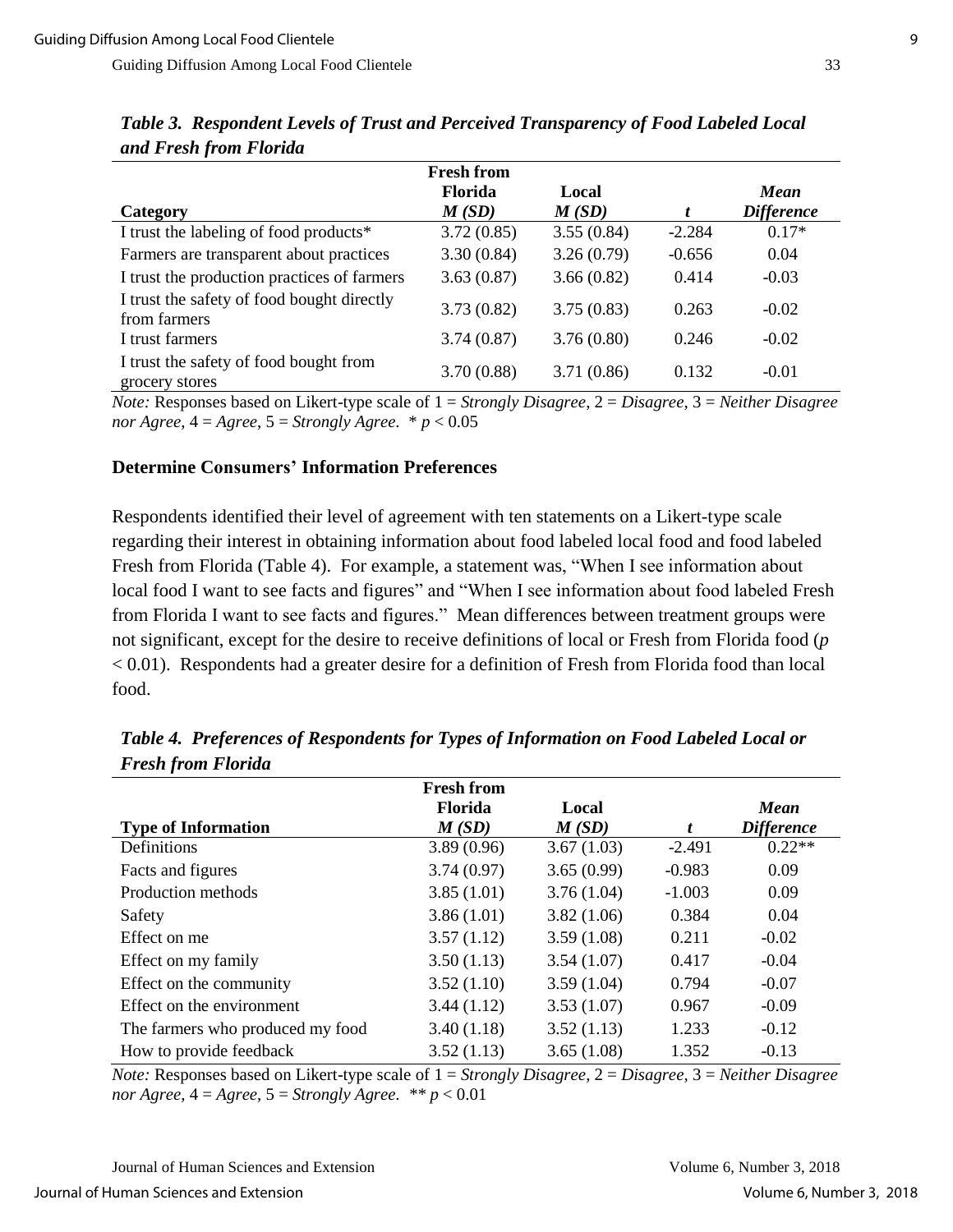## **Conclusions and Implications**

Results of this study showed respondents had similar attitudes toward food labeled local food when compared to food labeled Fresh from Florida. The only attitude that significantly differed was the notion that food labeled Fresh from Florida originated from larger farms, while food labeled local originated from smaller farms. Previous research has shown that originating at smaller farms has a positive association with local food (Nyob, 2012). This suggests that there is a slightly more positive attitude toward food labeled local. However, respondents had similar attitudes about the freshness, quality, affordability, and nutrition of food labeled local and food labeled Fresh from Florida. These attributes were previously identified as major drivers in the purchase of local food (Goodwin, 2012; Hodges & Stevens, 2013; Megicks et al., 2012; Nyob, 2012). These findings imply that the use of the Fresh from Florida label holds little benefit over labeling food as local.

When examining the perceived trust and transparency associated with food labeled local and food labeled Fresh from Florida, both respondent groups revealed similar levels of trust and transparency. However, respondents indicated a significantly greater level of trust regarding the label of Fresh from Florida over the label of local. The increased trust consumers placed in the labeling of Fresh from Florida reflects previous branding efforts through the Farmer-to-Consumer Direct Marketing Act of 1976 and subsequent endeavors in state branding (Nganje et al., 2011). Additionally, this finding is consistent with previous research that has indicated consumers have a lack of trust in the labeling and origins of local food (Gao et al., 2012; Hodges & Stevens, 2013). This distrust can affect both perceptions of and willingness to pay extra for local food (Gao et al., 2012; Hodges & Stevens, 2013). Hodges and Stevens (2013) postulated that controlling the labeling of local food could increase consumer trust and willingness to pay. This implies that producers should consider adoption of the Fresh from Florida label because consumers have increased trust of Fresh from Florida – this label holds a relative advantage over food labeled local (Rogers, 2003).

In this study, respondents indicated their interest in the same types of information for food labeled local and food labeled Fresh from Florida. The only significant difference between the two treatments appeared when respondents who received the Fresh from Florida treatment indicated a greater interest in the definition of Fresh from Florida. Previous research found respondents' lacked interest in a definition for local food (Harris et al., 2000). Since the food label "local" has no universally agreed upon definition, consumers have shown flexibility in their definitions of local food (Harris et al., 2000; Wilkins et al., 2012). In the present study, consumers desired similar information about both treatments implying that the growth seen in local food labeling (Connor et al., 2010; Zepeda & Li, 2006) has resulted in a similar growth pattern among food labeled Fresh from Florida.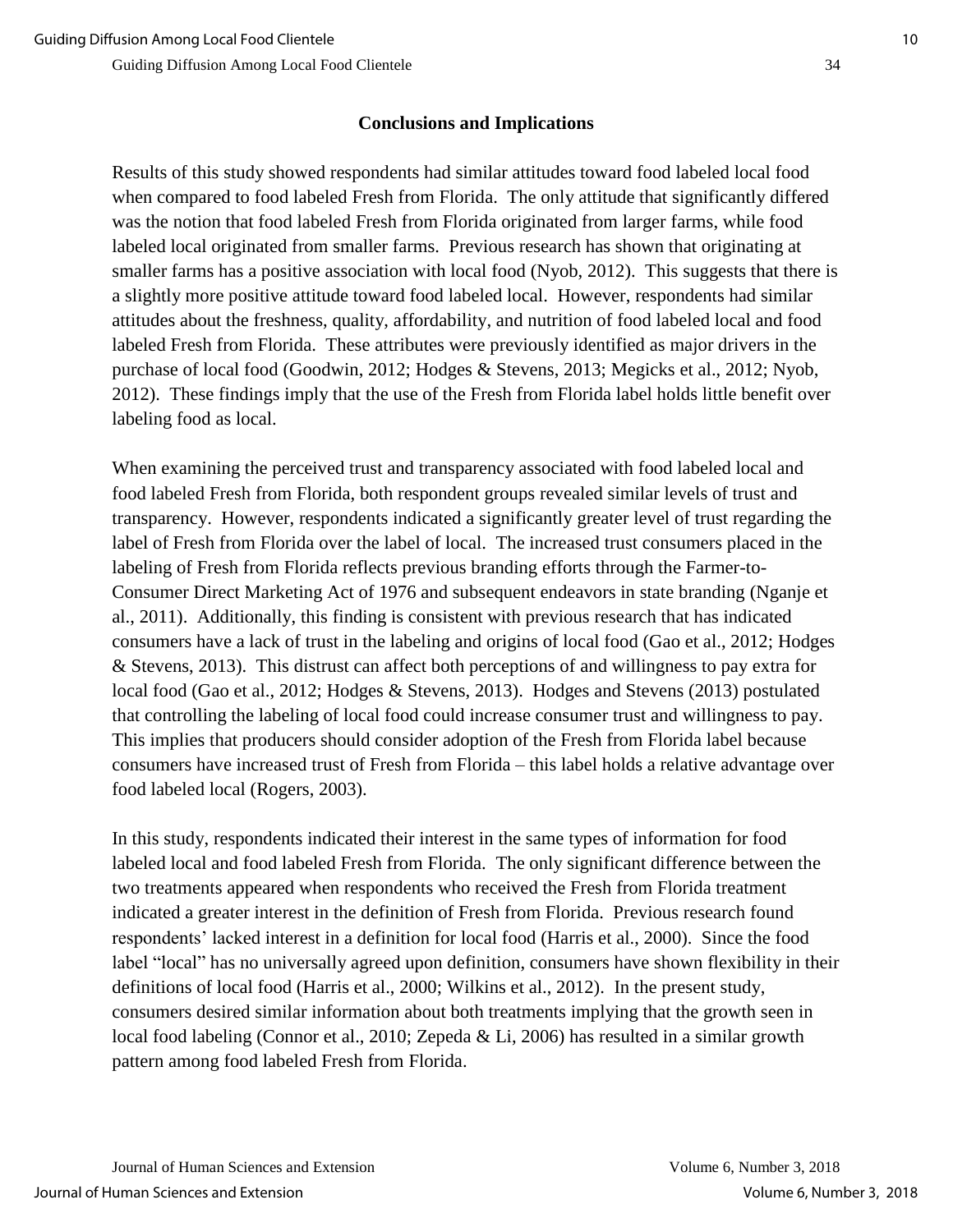The results show consumers share similar perceptions of food labeled local and food labeled Fresh from Florida with the exception of label trust. Consumers showed a higher level of trust in food labeled Fresh from Florida. Extension agents should be aware that this increased trust in the Fresh from Florida label may yield enough relative advantage to indicate producers should consider adopting it. However, the relative similarities overall between the treatments suggests that change agents can advise producers on the advantages and disadvantages of adopting the different food labels. The results imply that Extension agents can utilize Rogers's (2003) characteristics of innovation such as relative advantage, compatibility, complexity, trialability, and observability to aid in the adoption of food labeled Fresh from Florida and local food.

One limitation of this study deserves a special note – the definition of food labeled local. Food labeled local was defined as food produced within Florida, giving these foods the same boundaries as food labeled Fresh from Florida. However, consumers may define local food differently (Harris et al., 2000; Wilkins et al., 2002). Thus, by giving both labels the same bounds, the comparison may be different than one conducted where the respondents define local.

#### **Recommendations**

The findings from this study show a slight advantage to food labeled Fresh from Florida versus food labeled local, because consumers trust the labeling of Fresh from Florida over food labeled local. Conversely, food labeled local is seen with a slightly more positive attitude as respondents perceived it as coming from smaller farms.

Extension educators can present the differences between labeling food as local or as a state brand to producers in a manner that could encourage adoption (King & Rollins, 1995). However, Extension educators must also be aware of the barriers to adopting local and state brands as labeling mechanisms for producers' products (Ladewig & Rohs, 2000; Scheer et al., 2011). Based on this research, there is little advantage in choosing one labeling mechanism over the other, however each application results in positive consumer perceptions. Extension educators should present information on the advantages and disadvantages of both labels when educating producers on strategic marketing decisions.

Extension agents developing economic viability programs for producers should discuss both labeling options. Doing so will provide producers with background information on the availability of state brand programs and whether or not the expense of using the label is worth the investment. Following the suggestions of Harder et al. (2009), Extension educators may also provide similar information through brochures and pamphlets, which are easily distributed at programs, events, and through the Extension office. Extension educators could also incorporate articles into their existing newsletters presenting information on the importance of making an educated decision on labeling that would assist in the diffusion process.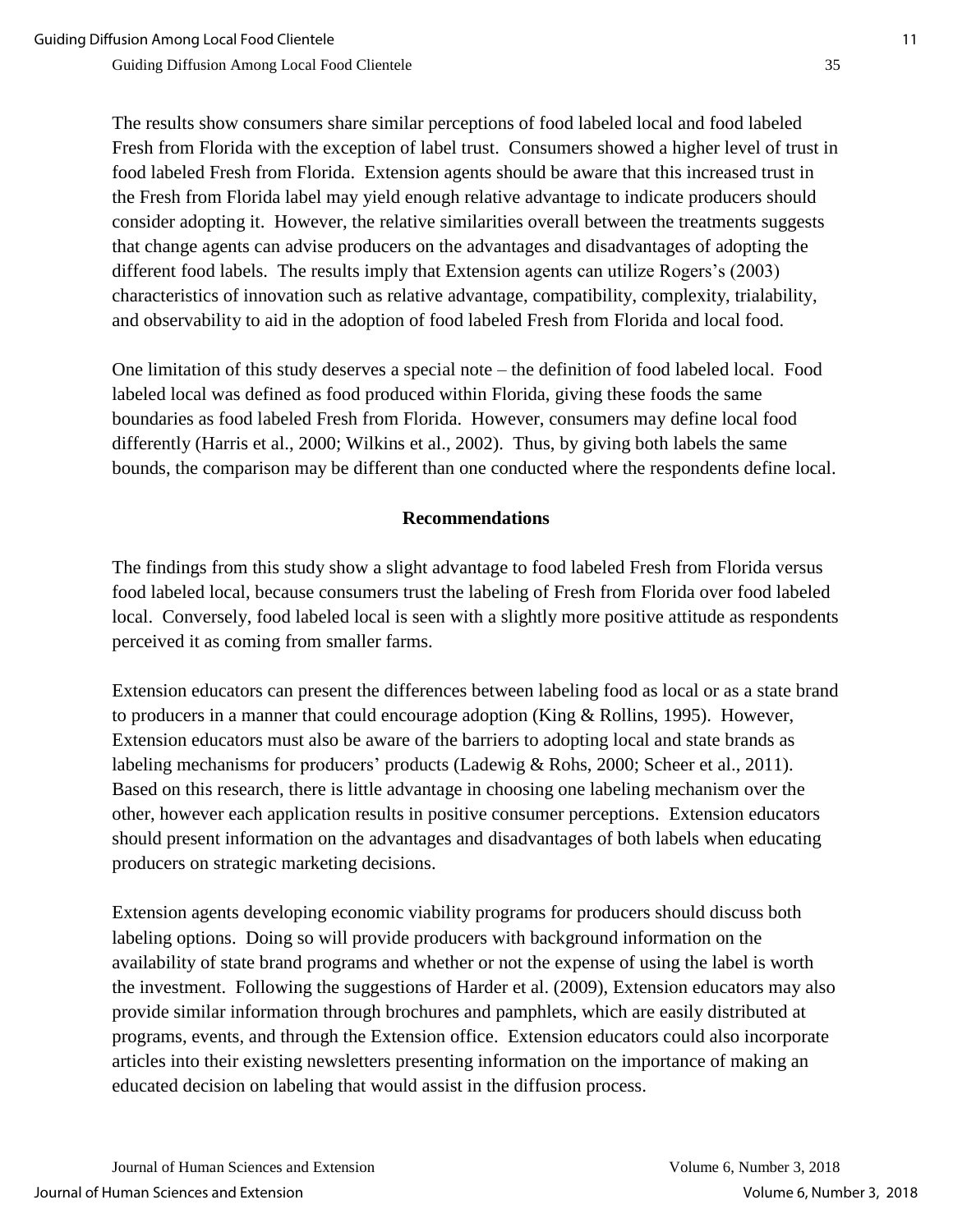County Extension websites may also prove to be a viable place to share information about labeling food as local, emphasizing the pros and cons of doing so in a way that producers can easily access updated information. Additionally, a tool to help producers decide which method is best for their products as well as to indicate if marketing as local or state brand is beneficial, in general, could be made available from a county Extension website. These and other methods of communication could allow clients to easily access information thus increasing the success of Extension educators in conveying the information. All information presented by Extension educators should assist producers in determining which labeling method presents the greatest opportunity for viability or even if labeling would be beneficial.

State Extension specialists could also work closely with their state department of agriculture to develop and enhance new or existing state brands. Together, these groups can effectively transfer information on state brands to producers. Through collaborative work between Extension educators, Extension specialists, and state brand agencies, state brands may contribute to the future sustainability of local food products and producers.

It is important to recognize that the difference between consumers' perceptions of state-branded food and food labeled local may vary by state. Researchers should replicate this study in other states that have a state food brand to examine if differences between state brands and food labeled local are consistent with these findings. Research examining Extension education efforts focused on teaching producers about selecting and marketing local food products would further identify the impact Extension educators have in this area. An experimental design comparing the marketing success of producers that have worked with Extension educators to develop strategic local food marketing plans and those who have not could provide data showing the programmatic worth of Extension efforts and their potential to enhance the industry.

#### **References**

- Abate, T. (1998). Accuracy of online surveys may make phone polls obsolete. *The San Francisco Chronicle*, pp. D1.
- Adrian, A. M., Northwood, S. H., & Mask, P. L. (2005). Producers' perceptions and attitudes toward precision agriculture technologies. *Computers and Electronics in Agriculture*, *48*(3), 256–271. doi:10.1016/j.compag.2005.04.004
- Baker, R., Brick, J. M., Bates, N. A., Battaglia, M., Couper, M. P., Dever, J. A., . . . Tourangeau, R. (2013). *Report of the AAPOR task force on non-probability sampling.* Retrieved from http://www.aapor.org/Education-Resources/Reports/Non-Probability-Sampling.aspx
- Brain, R. G., Irani, T. A., Hodges, A. W., & Fuhrman, N. E. (2009). Agricultural and natural resources awareness programming: Barriers and benefits as perceived by county Extension agents. *Journal of Extension, 47*(2), Article 2FEA3. Retrieved from http://www.joe.org/joe/2009april/a3.php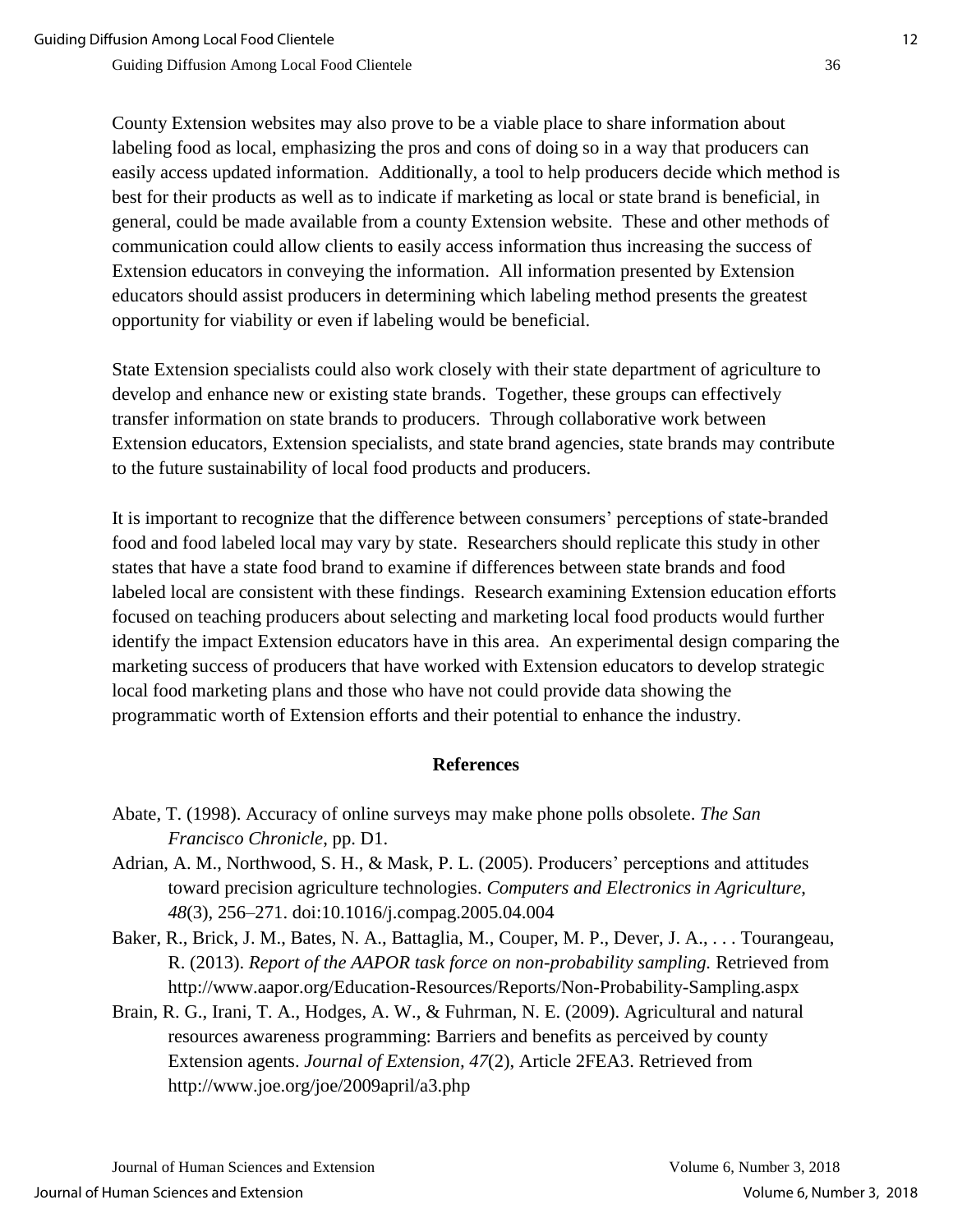- Cannarella, C., & Piccioni, V. (2010). Do the right thing: Innovation diffusion and risk dimensions in the passage from conventional to organic agriculture. *Journal of Central European Agriculture, 11*(1), 113–130. doi:10.5513/JCEA01/11.1.831. Retrieved from http://hrcak.srce.hr/55709
- Conner, D., Colasanti, K., Ross, R., & Smalley, S. (2010). Locally grown foods and farmers markets: Consumer attitudes and behaviors. *Sustainability*, *2*(3), 742–756. doi:10.3390/su2030742
- Elbert, C. D., & Alston, A. J. (2005). An evaluative study of the United States Cooperative Extension Service's role in bridging the digital divide. *Journal of Extension, 43*(5), Article 5RIB1. Retrieved from http://www.joe.org/joe/2005october/rb1.php
- Florida Department of Agriculture and Consumer Services. (2013). *"Fresh from Florida" industry membership.* Retrieved from http://www.freshfromflorida.com/Divisions-Offices/Marketing-and-Development/Agriculture-Industry/Fresh-From-Florida-Industry-Membership
- Gao, Z., Swisher, M., & Zhao, Z. (2012). A new look at farmers' markets: Consumer knowledge and loyalty. *HortScience, 47*(8), 1102–1107. Retrieved from http://hortsci.ashspublicatio ns.org/content/47/8/1102.abstract
- Goodwin, J. N. (2012). *Local choice focus groups report*. (Report No. PIE2011/12-19a). Gainesville, FL: University of Florida/IFAS Center for Public Issues Education.
- Halloran, J. M., & Martin, M. V. (1989). Should states be in the agricultural promotion business? *Agribusiness*, *5*(1), 65–75. doi:10.1002/1520-6297(198901)5:1<65::AID-AGR27200501 08>3.0.CO;2-8
- Harder, A., Israel, G. D., & Lamm, A. J. (2011). Getting to the bottom line: How using evaluation results to enhance Extension programs can lead to greater levels of accountability. *Journal of Agricultural Education, 52*(4), 44–55. doi:10.5032/jae .2011.04044
- Harder, A., Lamm, A., & Strong, R. (2009). An analysis of the priority needs of Cooperative Extension at the county level. *Journal of Agriculture Education, 50*(3), 11–21. doi:10.5032/jae.2009.03011
- Harder A., Mashburn, D., & Benge, M. (2009). An assessment of Extension education curriculum at land-grant universities. *Journal of Agricultural Education, 50*(3), 22–32. doi:10.5032/jae.2009.03022
- Harris, B., Burress, D., Mercer, S., Oslund, P., & Rose, C. (2000). *Kaw Valley focus groups on local and organic produce* (Report No. 254B). Lawrence, KS: University of Kansas, Institute for Policy and Social Research. Retrieved from http://www.ipsr.ku.edu/resrep /pdf/m254B.pdf
- Hodges, A. W., & Stevens, T. J. (2013). *Local food systems in Florida: Consumer characteristics and economic impacts*. Gainesville, FL: University of Florida, Food and Resource Economics Department.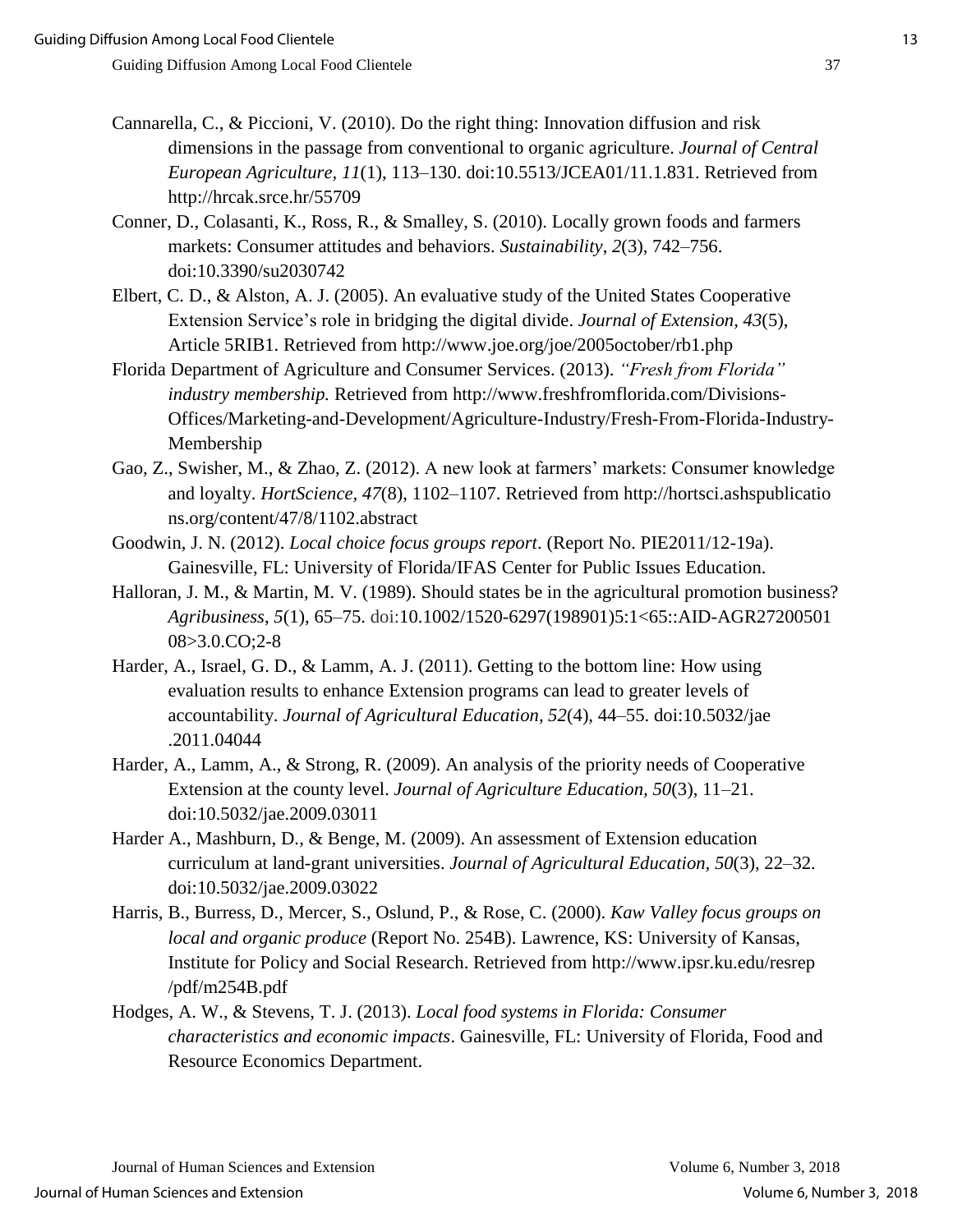- Keppel, G., & Wickens, T. D. (2004). *Design and analysis: A researcher's handbook* (4th ed.). Upper Saddle River, NJ: Pearson Prentice Hall.
- King, R. N., & Rollins, T. (1995). Factors influencing the adoption decision: An analysis of adopters and nonadopters. *Journal of Agricultural Education*, *36*(4), 39–48. doi:10.5032 /jae.1995.04039
- Ladewig, H., & Rohs, F. R. (2000). Southern Extension leadership development: Leadership development for a learning organization. *Journal of Extension, 38*(3), Article 3FEA2. Retrieved from http://www.joe.org/joe/2000june/a2.php
- Megicks, P., Memery, J., & Angell, R. J. (2012). Understanding local food shopping: Unpacking the ethical dimension, *Journal of Marketing Management*, *28*(3-4), 264–289. doi:10.1080 /0267257X.2012.658838
- Nganje, W. E., Hughner, R. S., & Lee, N. E. (2011). State-branded programs and consumer preference for locally-grown produce. *Agricultural and Resource Economics Review*, *40*(1), 20–32. doi:10.1017/S1068280500004494
- Nyob, D. I. (2012). *Consumer perception of local food: A study of students of the University of Florida in the United States* (Master's thesis). University of Florida, Gainesville, FL. Retrieved from http://ufdc.ufl.edu.lp.hscl.ufl.edu/UFE0045128/00001
- Rasmussen, W. D. (1989). *Taking the university to the people: Seventy-five years of Cooperative Extension.* Ames, IA: Iowa State University Press.
- Rogers, E. M. (2003). *Diffusion of innovations* (5th ed.). New York, NY: Free Press.
- Roininen, K., Arvola, A., & Lähteenmäki, L. (2006). Exploring consumers' perceptions of local food with two different qualitative techniques: Laddering and word association. *Food Quality and Preference, 17*(1-2), 20–30. doi:10.1016/j.foodqual.2005.04.012
- Scheer, S. D., Cochran, G. I., Harder, A., & Place, N. T. (2011). Competency modeling in extension education: Integrating an academic Extension model with an Extension human resource management model. *Journal of Agriculture Education, 52*(3), 64–74. doi:10.5032/jae.2011.03064
- Twyman, J. (2008). Getting it right: YouGov and online survey research in Britain. *Journal of Elections, Public Opinions and Parties, 18*(4), 343–354. doi:10.1080/17457280802305 169
- United States Department of Agriculture Economic Research Service (USDA ERS). (2017). *Local foods overview.* Retrieved from https://www.ers.usda.gov/topics/food-marketsprices/local-foods/
- Vavreck, L., & Rivers, D. (2008). The 2006 cooperative congressional election study. *Journal of Elections, Public Opinion and Parties, 18*(4), 355–366. doi:10.1080/17457280802305177
- Wilkins, J. L., Bowdish, E., & Sobal, J. (2002). Consumer perceptions of seasonal and local foods: A study in a US community. *Ecology of Food and Nutrition*, *41*(5), 415–439. doi:10.2080/03670240214066
- Zepeda, L., & Li, J. (2006). Who buys local food? *Journal of Food Distribution Research*, *37*(3), 5–15. Retrieved from http://ageconsearch.umn.edu/bitstream/7064/2/37030001.pdf